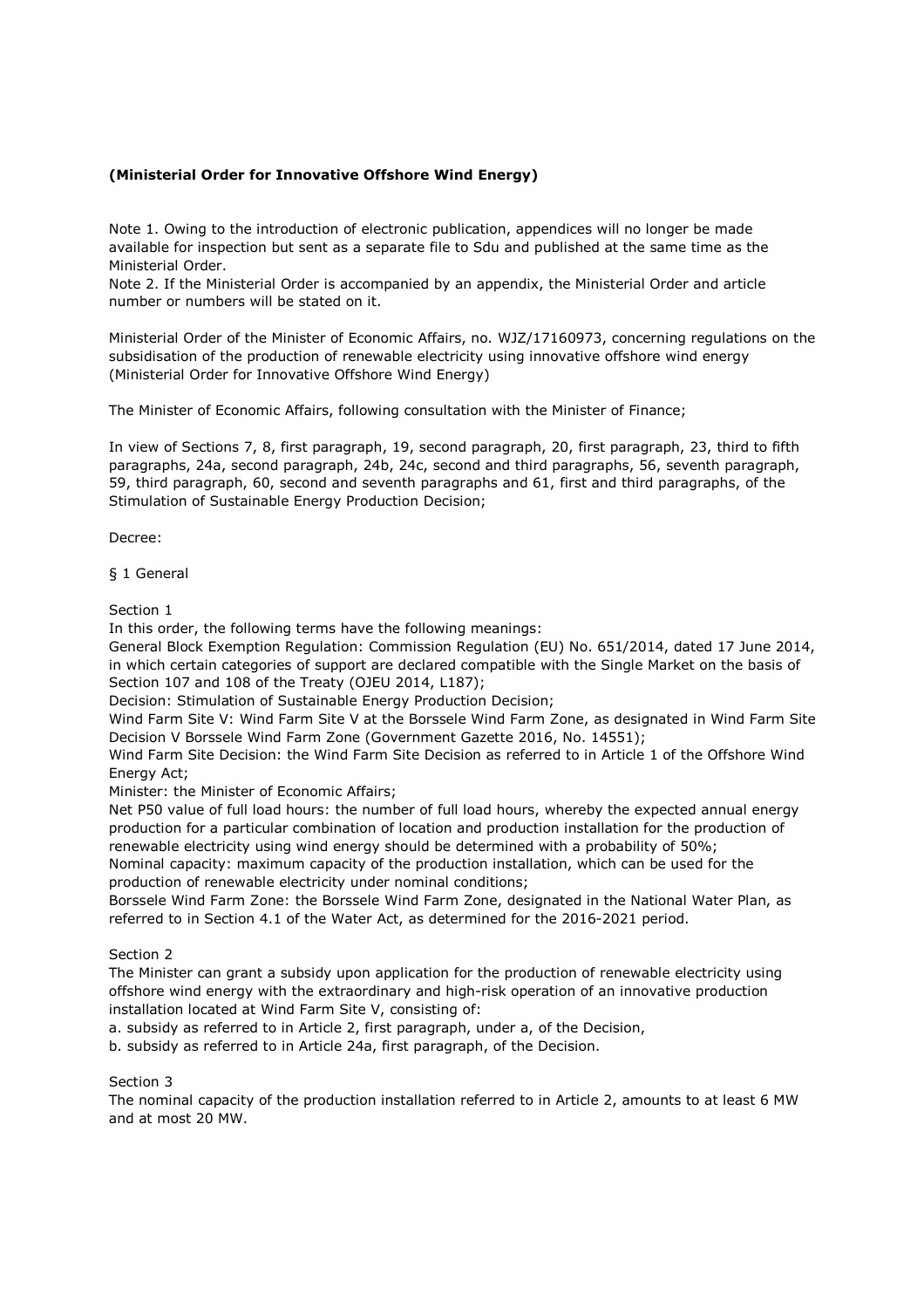# Section 4

Applications for subsidy will be received in the period from 2 January 2018 to 18 January 2018 at 17:00.

## Section 5

1. An application for subsidy must include as a minimum the details referred to in Article 6, second paragraph, of the General Block Exemption Regulation.

2. In the calculation of the P50 value referred to in Article 2b, third paragraph, part d, of the General Implementing Regulations for Stimulating Sustainable Energy Production, only the wind farm concerned and other wind farms that are in operation before 1 July 2016 should be taken into account to determine proximity effects.

# Section 6

1. The Minister will in any event reject an application if:

a. Following application of Article 8, second paragraph, fewer than three points were awarded per criterion;

b. It is apparent from the feasibility study referred to in Article 2a of the General Implementing Regulations for Stimulating Sustainable Energy Production that the level of the applicant's own assets is lower than 10% of the total investment cost for the relevant production installation;

c. An application is not submitted within the time period referred to in Article 20, first paragraph, of the Offshore Wind Energy Act;

d. The application does not comply with the criteria set by or under Article 14, first paragraph, under d or f, or second paragraph, of the Offshore Wind Energy Act;

e. If there is an outstanding recovery order against the applicant as referred to in Article 1, fourth paragraph, under a, of the General Block Exemption Regulation;

f. The applicant is an enterprise as referred to in Article 1, fourth paragraph, under c, of the General Block Exemption Regulation.

2. The level of own assets, as referred to in Article 3, first paragraph, under b, is determined in accordance with Article 2a, fifth and sixth paragraphs, of the General Implementing Regulations for Stimulation of Sustainable Energy Production.

# Section 7

1. The subsidy cap is €59,000,000.

2. Subsidy as established in Article 2, under a, amounts to a maximum of €44,000,000.

3. Subsidy as established in Article 2, under b, amounts to a maximum of €15,000,000.

### Section 8

1. Contrary to Article 60, first paragraph, of the Decision, the Minister ranks the applications not rejected when Article 59 of the Decision or Article 6 are applied, higher to the degree they have received more points in total.

2. The Minister will award a higher number of points to an application, given:

a. The more the project contributes to cost-price reduction of offshore wind energy;

b. The greater the project's potential contribution to the Dutch economy;

c. The more innovative the project is relative to current international research and technology and the more the project boosts the Dutch knowledge position;

d. The better the project quality is, as evidenced by the detailing of the approach and methodology, risk management, feasibility, the participating parties and the degree to which the available resources can be deployed more effectively and efficiently.

3. The Minister awards a minimum of 1 and maximum of 5 points per ranking criterion.

4. A subsidy will be refused if providing it would mean that more than one operator would receive the subsidy.

5. If multiple applications are ranked equally, the Minister will determine the final ranking of these applications on the basis of the level of the subsidy requested by the relevant applicants for the costs, as referred to in Article 2, under b, with an application being ranked higher to the degree the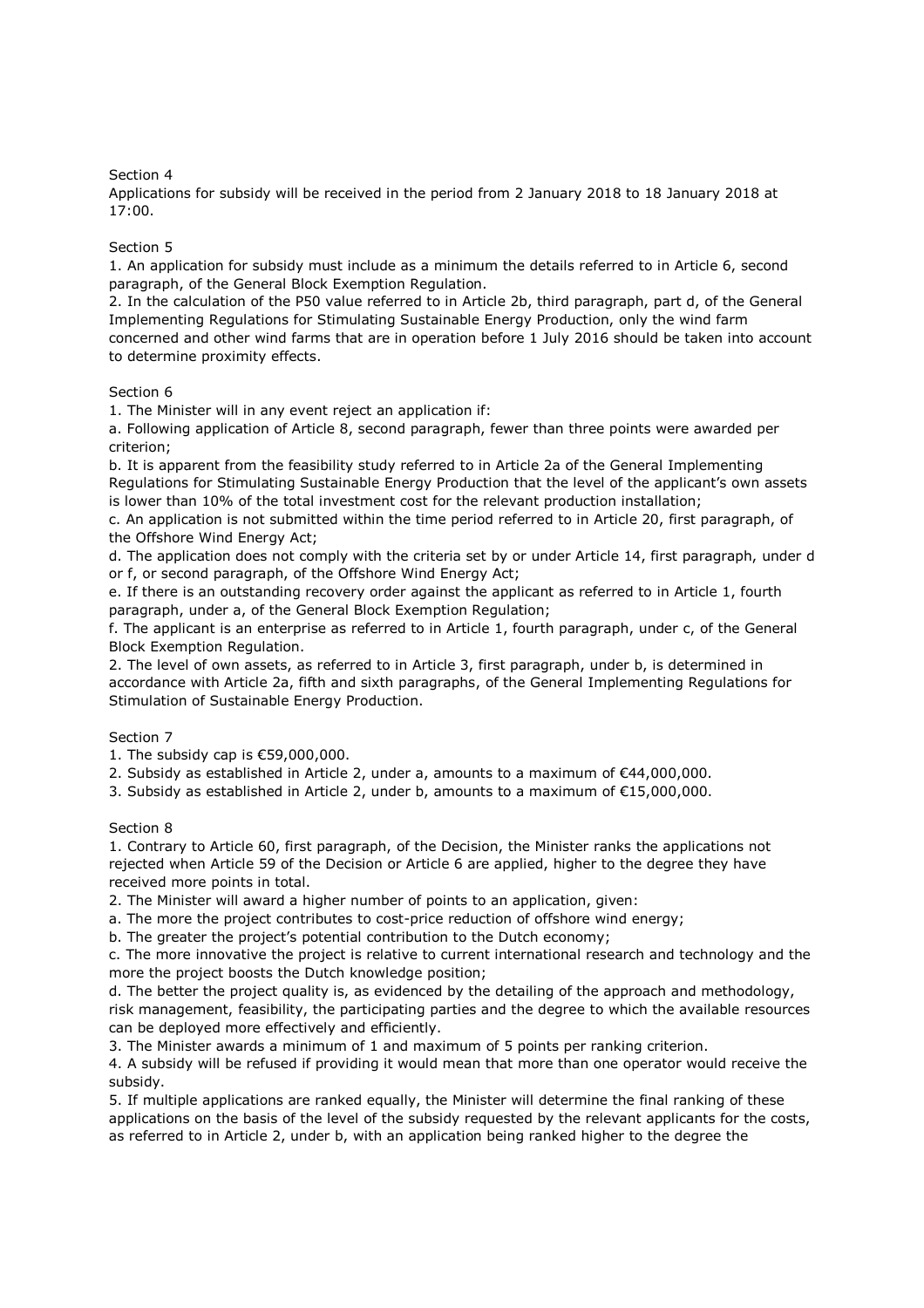requested subsidy for these costs is lower, excluding an increase as determined in Article 18, fourth or fifth paragraph. If several applications are ranked equally the Minister will determine the final ranking of these applications by drawing lots.

# Section 9

1. The subsidy recipient will put the offshore wind farm into operation no later than five years after the date of the decision to award the subsidy.

2. If the amendment decision on Wind Farm Site Decision V in the Borssele Wind Farm Zone (Government Gazette of 2017, 48875) is finalised later than the date of the decision to award a subsidy, then the subsidy recipient will put the offshore wind farm into operation within five years after the date on which that Wind Farm Site Decision becomes irrevocable.

### Section 10

1. The subsidy will be awarded under the suspensive condition that within two weeks after the date of the Decision to award the subsidy, an Implementation Agreement is entered into between the State and the subsidy recipient in accordance with the agreement included in the appendix. 2. The subsidy will be awarded under the suspensive condition that within four weeks after the date of the Decision to award the subsidy, the subsidy recipient provides proof that a bank guarantee has been issued, as referred to in Article 2, first paragraph, of the agreement included in the appendix. 3. If the condition referred to in the first or second paragraph is not met within the deadline, the subsidy will be awarded to the next applicant in the ranking.

# Section 11

In the Decision to award the subsidy, the obligation can be imposed that a maximum of one report per year be submitted on the progress and results of the project, which the Minister considers of sufficient quality and in which the subsidy recipient publishes the non-business-sensitive knowledge and information obtained through the project.

### § 2 Operating subsidy

Section 12 This section applies to subsidies as referred to in Article 2, under a.

Section 13 The tender amount is a maximum of €0.05449/kWh.

Section 14

1. The subsidy will be provided for a period of 15 years.

2. At the request of the subsidy recipient, the Minister can determine that the start time of the period, as referred to in the first paragraph, is different for two elements of the Decision to provide subsidy.

There must be a period of at least two months between the start times.

3. A production installation as referred to in Article 2 will be designated as a production installation as referred to in Article 23, third and fourth paragraph, of the Decision.

Section 15

1. The base electricity price, referred to in Article 20, first paragraph, of the Decision is €0.025 per kWh.

2. The maximum number of full load hours, as referred to in Article 23, fifth paragraph, of the Decision is equal to the net P50-value of full load hours included in the application.

3. The corrections to the tender amount have been established as follows for 2018:

a. €0.032719 per kWh as regards the electricity price referred to in Article 22, first paragraph, sub-paragraph a of the Decision.

b. €0 as regards the corrections referred to in Article 22, first paragraph, sub-paragraphs b and c of the Decision.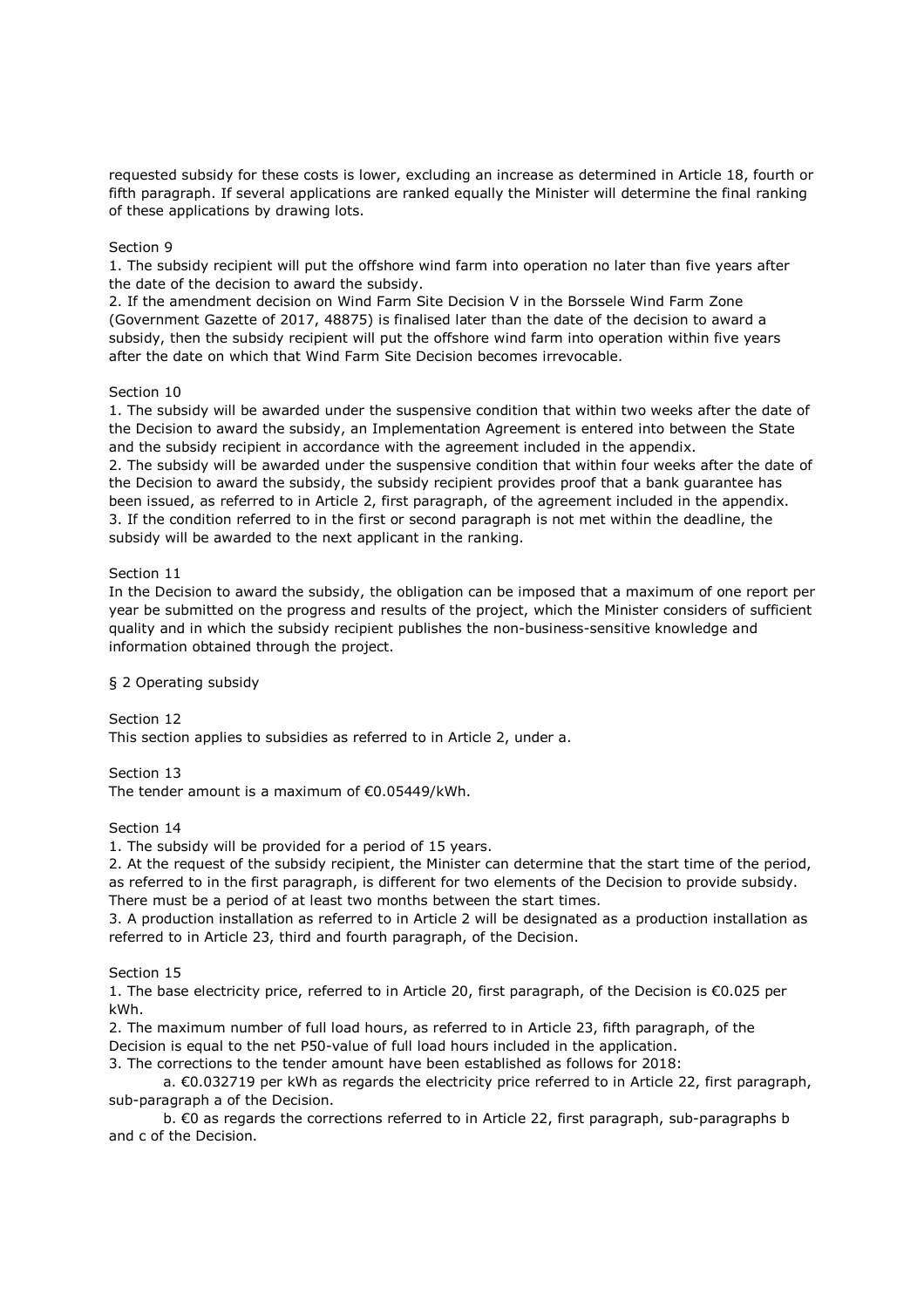Section 16

The subsidy consists of state support and is justified by Article 42 of the General Block Exemption Regulation.

# § 3 Investment subsidy

Section 17

This section applies to subsidies as referred to in Article 2, under b.

# Section 18

1. The subsidy is a maximum of 45% of the eligible costs.

2. The eligible costs are calculated in accordance with Article 41, sixth paragraph, under b, of the General Block Exemption Regulation.

3. The costs are taken into account including turnover tax, if the subsidy recipient which has incurred these costs cannot deduct turnover tax.

4. The percentage referred to in the first paragraph is increased by 20 percentage points if the applicant is a small enterprise and the eligible costs are incurred and paid for by the small enterprise in the context of the General Block Exemption Regulation.

5. The percentage referred to in the first paragraph is increased by 10 percentage points if the applicant is a medium-sized enterprise and the eligible costs are incurred and paid by the mediumsized enterprise in the context of the General Block Exemption Regulation.

# Section 19

1. The subsidy consists of state support and is justified by Article 41 of the General Block Exemption Regulation.

2. The subsidy is provided in accordance with Article 41, fifth paragraph, of the General Block Exemption Regulation.

# Section 20

1. The costs eligible for the subsidy are calculated and corroborated with supporting documentation, in accordance with Article 7, first paragraph, of the General Block Exemption Regulation.

2. If the subsidy is paid out in multiple tranches, the eligible costs will be discounted in accordance with Article 7, third paragraph, of the General Block Exemption Regulation.

Section 21

1. The Minister will provide advances ex officio for subsidies that have not yet been determined.

2. The Minister will provide the first advance within two weeks after the start of the activities.

3. The following advances will be provided within two weeks after 1 January, 1 April, 1 July and 1 October for the costs to be incurred in the related quarter.

4. The day after the suspensive condition referred to in Article 10, second paragraph has been fulfilled will apply as the start date for the activities or, if this is later, the date indicated for the start of the activities in the plan.

5. The advance will amount to 90% of the maximum eligible amount for subsidy in the relevant quarter.

6. The Minister calculates the level of the maximum eligible amount for subsidy by multiplying the eligible costs to be incurred between two milestones by the subsidy percentage referred to in Article 18 and dividing this by the number of advance times in this period.

7. The total advances may not amount to more than the advance percentage multiplied by the maximum level of the subsidy.

8. The subsidy recipient will notify the Minister if the eligible costs as included in the milestones in the plan deviate from the budget by more than 25% in the quarter concerned.

Section 22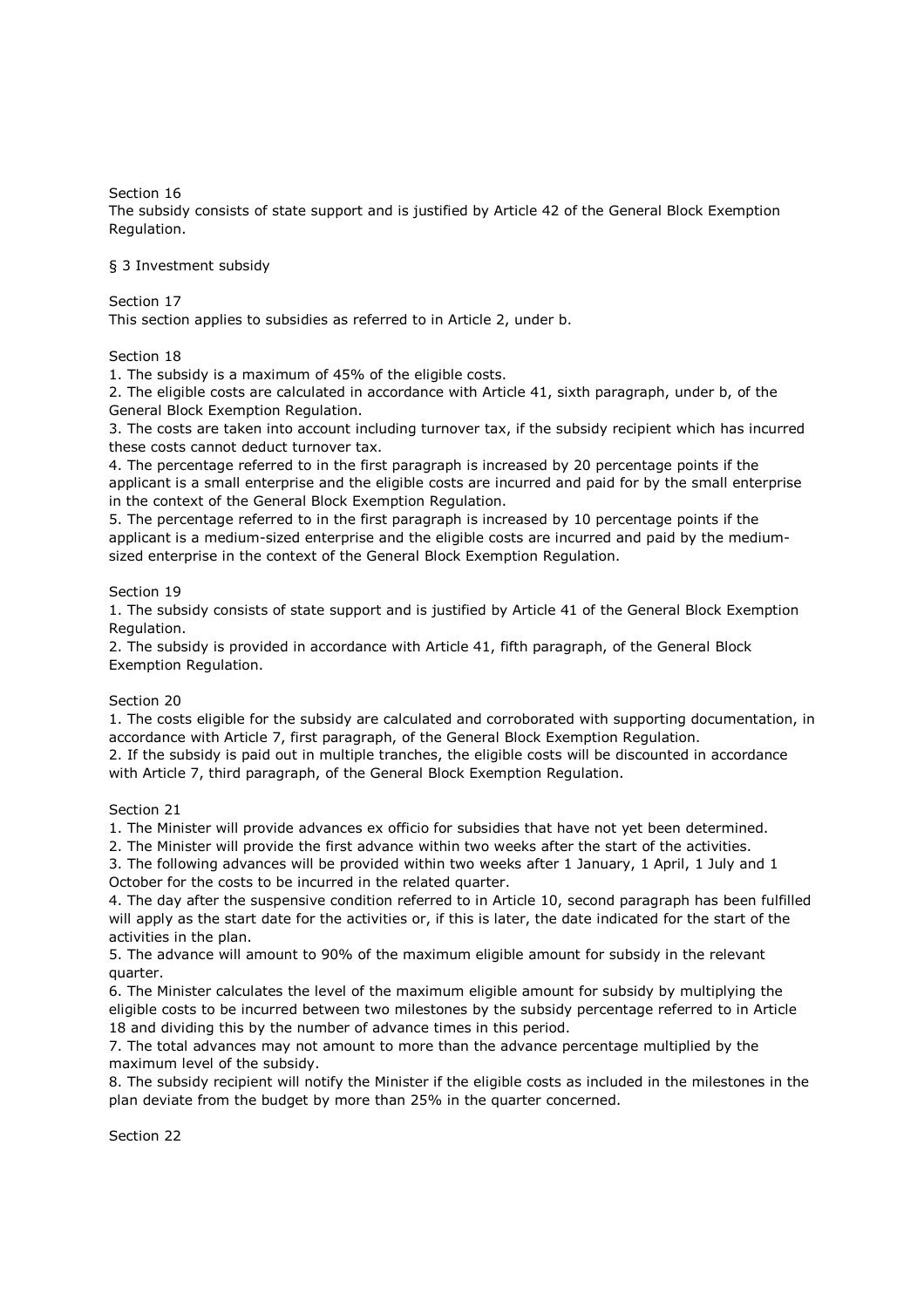Contrary to Article 70, first paragraph, of the Decision, the subsidy recipient must submit an application for interim determination of a subsidy within 13 weeks after the date that the production installation has been put into operation.

§ 4 Transitional and Final Provisions

Section 23

This Ministerial Order will enter effect from 1 January 2017 and expires with effect from 1 January 2022, with the understanding that it will remain applicable for subsidies awarded before this date.

Section 24

This order is referred to as: The Ministerial Order for Innovative Offshore Wind Energy.

This order, along with the associated explanatory memorandum, will be published in the Government Gazette.

The Minister of Economic Affairs,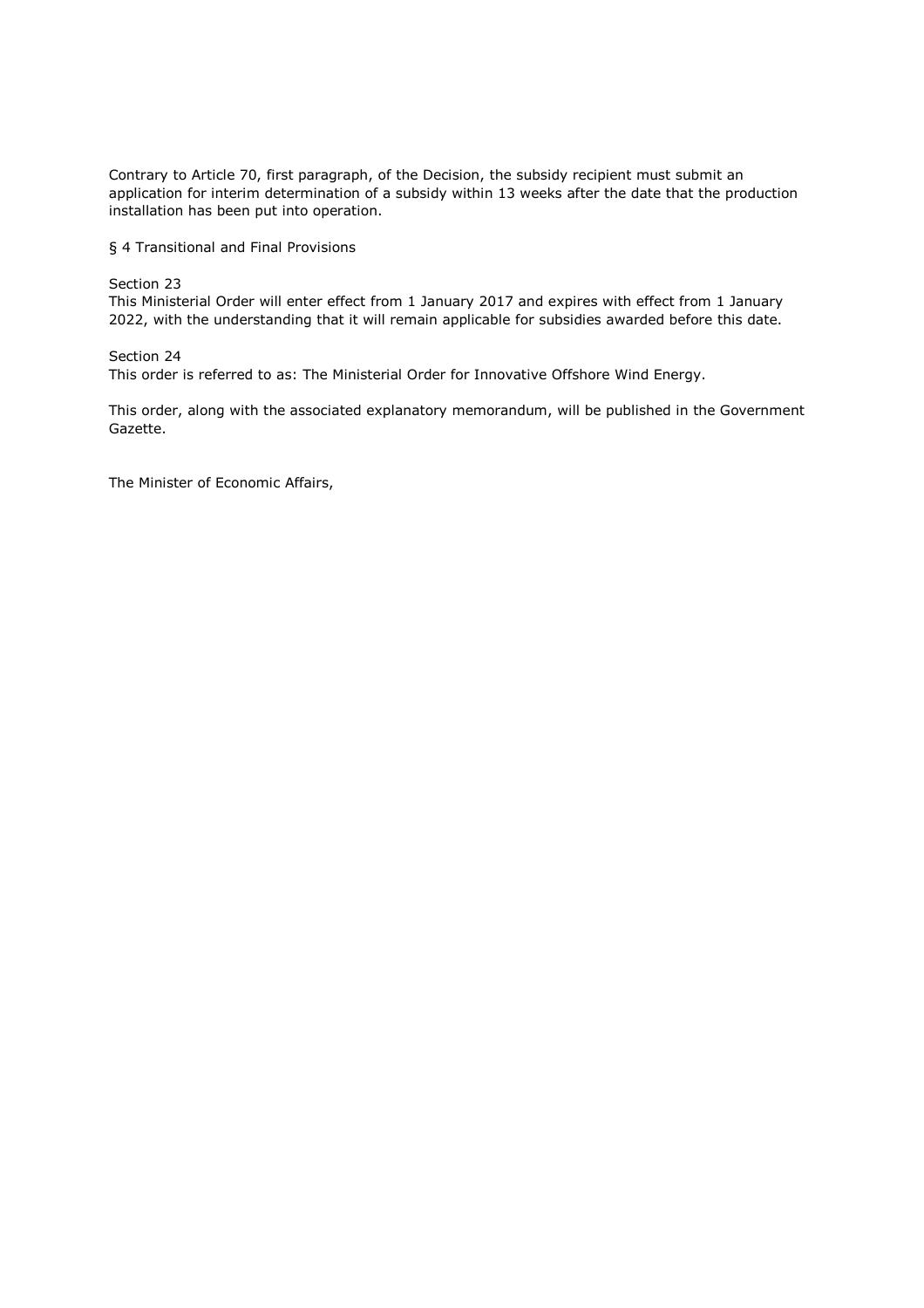Appendix to Article 10

Implementation Agreement for certainty in the commencement of the activities in relation to which the subsidy is provided on the basis of the Ministerial Order for Innovative Offshore Wind Energy

1. The State of the Netherlands (hereinafter referred to as: the State), legally represented in this matter by the Minister of Economic Affairs;

and

2. ......... .............., established in ................ (hereinafter referred to as: the Company);

..................................................

(hereinafter also jointly referred to as: the Parties);

whereas:

a. The Minister of Economic Affairs has awarded, in accordance with a decision with reference number ..............., hereinafter referred to as the Decision, a copy of which is attached to this agreement as Appendix A, to the Company a subsidy as referred to in Article 2 of the Ministerial Order for Innovative Offshore Wind Energy, hereinafter referred to as the Ministerial Order.

b. The Decision contains the suspensive condition that within two weeks after issuance of the Decision the implementation agreement under consideration, hereinafter referred to as the Implementation Agreement, has been entered into between the State and the subsidy recipient.

c. By means of this Implementation Agreement, the Minister of Economic Affairs intends to ensure that the Company will put the production installation, as referred to in the Decision, into operation in good time.

To that end, the Parties have agreed as follows:

Section 1. Putting the production installation into operation in good time

The Company accepts responsibility in respect of the State to put the production installation, as referred to in the Decision, into operation in good time and at least within the period referred to in Article 9 of the Ministerial Order or, if an exemption has been granted pursuant to Article 62, third paragraph, of the Stimulation of Sustainable Energy Production Decision, within the period cited in that exemption.

Section 2. Contents and level of the guarantee

1. The Company accepts responsibility to ensure compliance with the obligation referred to in Article 1, as well as the penalties owing in case of non-compliance within good time, within four weeks after the date of the Decision to provide financial security for the benefit of the State and to maintain that security for an amount of €600,000 (six hundred thousand euros) by means of issuance of a bank guarantee (issued by a bank established within the European Union) to the State, which has been drawn up using the model included in the appendix.

2. The Company accepts responsibility to ensure compliance with the obligation referred to in Article 1, as well as the penalties owing in case of non-compliance within good time, within 12 months after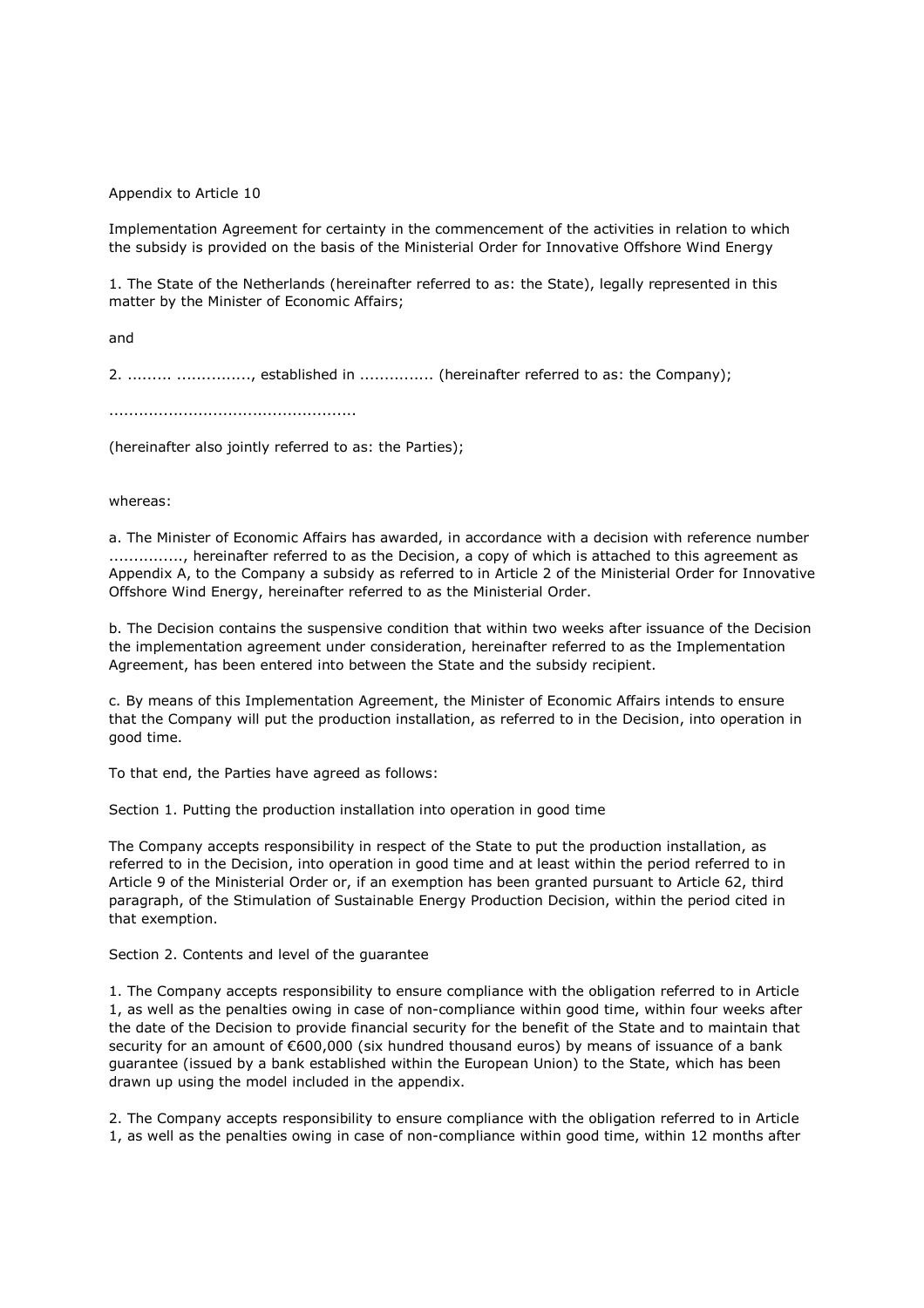the date of the Decision to provide financial security for the benefit of the State and to maintain that security for an amount of €2,000,000 (two million euros) by means of issuance of a bank guarantee (issued by a bank established within the European Union) to the State, which has been drawn up using the model included in the appendix.

3. The obligation referred to in the second paragraph will no longer apply if the State withdraws the Decision within 12 months after it has been issued.

Section 3. Release of the guarantee

1. The obligation to maintain the bank guarantees referred to in Article 2 will no longer apply only if a written notification has been sent from the State to the Bank confirming that the obligation has lapsed wholly or in part. The Company will receive a copy of the statement concerning the lapse.

2. As soon as the obligation has lapsed completely, the State will return the bank guarantee to the Bank.

3. The State will send a written notification as referred to in the first paragraph in respect of the whole bank guarantee, as referred to in Article 2, first paragraph, at the time that the bank guarantee, as referred to in Article 2, second paragraph, has been issued.

# Section 4. Penalties

1. If the Company has not put the production installation into operation within the period referred to in Article 1, then the Company will pay the State €200,000 (two hundred thousand euros) by way of a penalty.

2. If the Company remains in default by failing to put the production installation into operation thereafter, then the Company will be obliged to pay a monthly penalty of €200,000 (two hundred thousand euros) as long as it has not put the production installation into operation by the first of every following month.

3. If the State revokes the Decision at the request of the Company within 12 months after it has been issued, then the first and second paragraphs do not apply and the Company will pay a one-off penalty of €600,000 (six hundred thousand euros) to the State without any notice of default being required.

4. If the Company has not provided the bank guarantee, as referred to in Article 2, second paragraph, within 12 months of the date of the Decision, then the Company will pay a one-off penalty of €600,000 (six hundred thousand euros) to the State. The penalty will be owed by the mere expiry of the time limit and without any notice of default being required.

5. The penalties, as referred to in the first and second paragraphs, and of which no more than ten will be issued, are due through the mere expiry of the time limit and without any notice of default being required.

6. The Company hereby authorises the State irrevocably to collect the penalties by invoking the bank guarantee for the amount of the penalty, each time that a penalty has become due and payable.

7. If the relevant Wind Farm Site Decision is amended after the date of the Decision as a result of an appeal procedure, then the Company can apply for a repeal of the Decision within six weeks after that amendment without becoming liable for a penalty charge on the grounds of the third paragraph or for not putting the production installation into operation in good time in the following period.

Section 5. Indemnification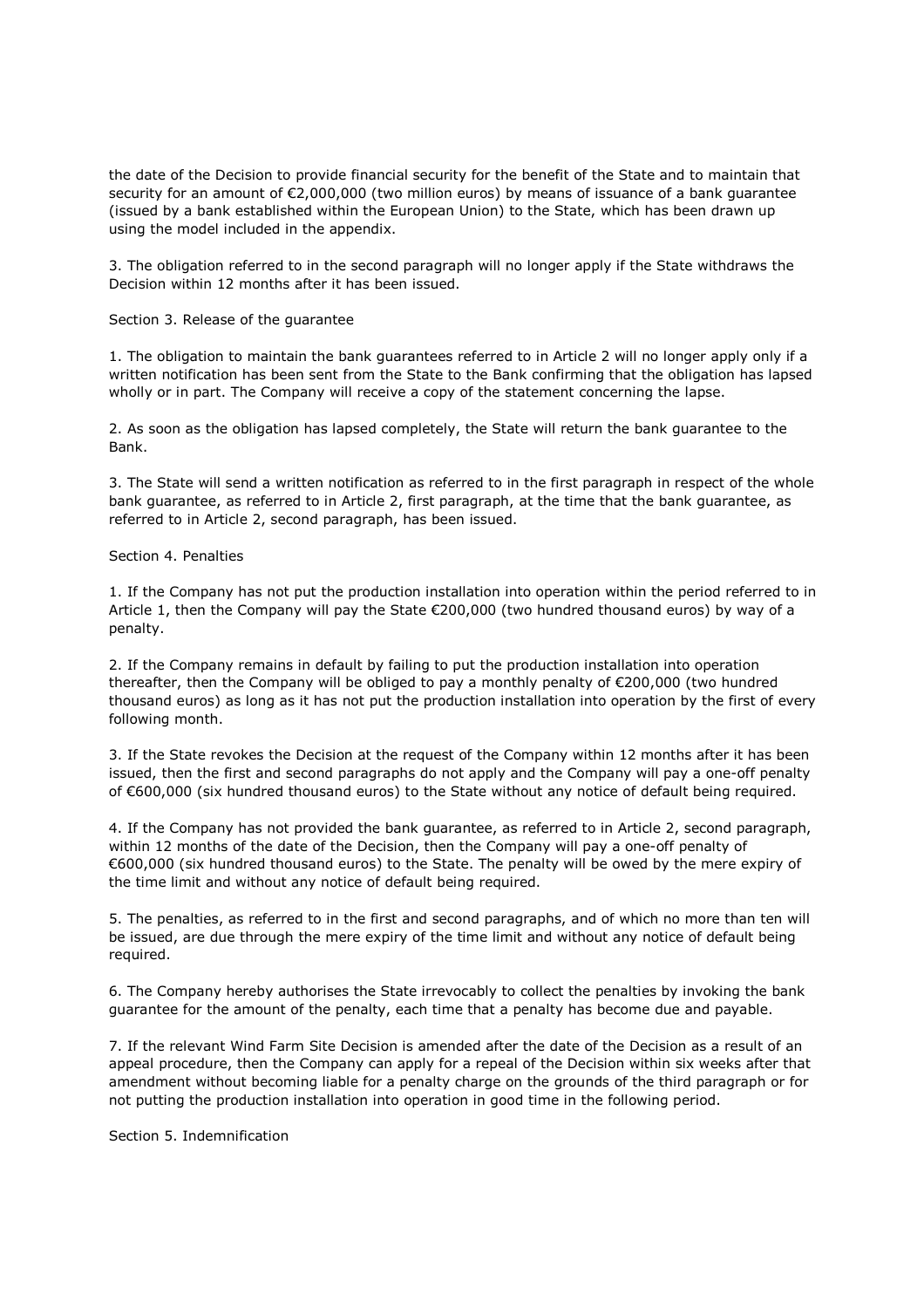1. The Company cannot derive any rights in respect of the State from the contents of the investigation reports made available by the State concerning the Borssele Wind Farm Zone.

2. Starting construction work on the production installation before the relevant Wind Farm Site Decision has become irrevocable is at the risk and expense of the Company.

Section 6. Commencement and end of the Implementation Agreement

1. This Implementation Agreement comes into force through its signing by the Parties.

2. This Implementation Agreement will end by operation of the law through the return of both bank guarantees by the State to the Bank.

Section 7. Choice of an address for service and notification

1. As choice of address for service for the implementation of this Implementation Agreement, the State chooses the offices of the Netherlands Enterprise Agency, which forms part of the Ministry of Economic Affairs, Hanzelaan 310, 8017 JK Zwolle.

2. Without prejudice to that which is set out in the Code of Civil Procedure, all announcements, notices, requests, permissions and other messages under this Implementation Agreement should be provided in writing.

3. Announcements, notices, requests, permissions and other messages that are not provided in accordance with the second paragraph will have no legal effect.

4. The State is authorised to deviate unilaterally from that which is determined in the first paragraph.

Section 8. Choice of law

1. Dutch law applies exclusively to this Implementation Agreement.

2. All disputes in connection with this Implementation Agreement or with agreements associated thereby will be resolved by the competent court in The Hague.

Section 9. Short title

This Implementation Agreement will be cited between the parties as 'Implementation Agreement for Offshore Wind between the State and ............... Borssele Wind Farm Site V'.

Agreed and signed in duplicate

in ...............

Company

in The Hague on ...............

The Minister of Economic Affairs.

Appendix to the Implementation Agreement for Offshore Wind between the state and ...............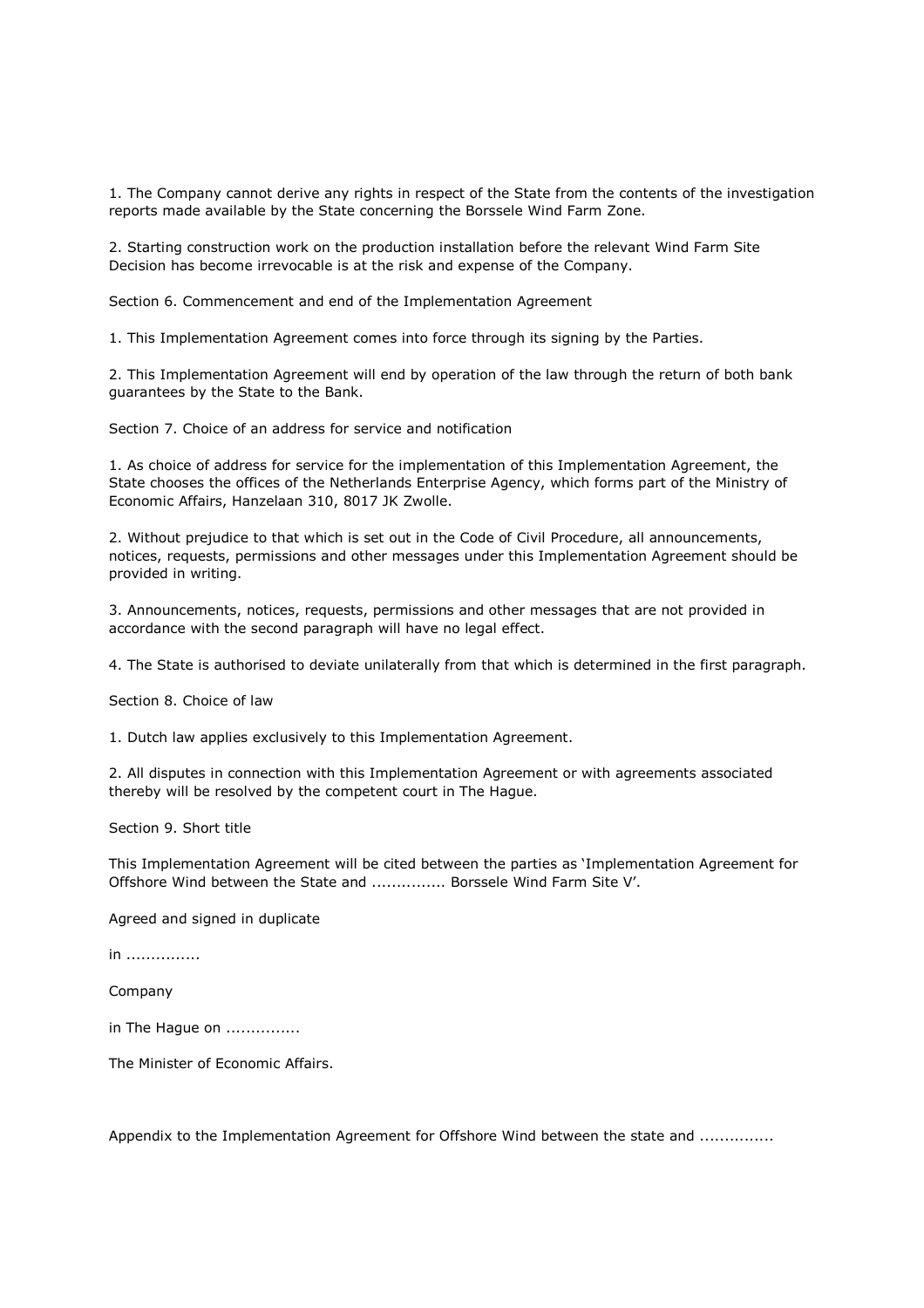Model for bank guarantee

# THE UNDERSIGNED,

.............., established in .............., hereinafter referred to as the Bank,

# CONSIDERING THAT:

A. ........................... , established in ..............., (hereinafter referred to as the 'Company') and the STATE of the NETHERLANDS, (hereinafter referred to as: the State), the seat of which is located in The Hague, represented here by ...................., represented here by Minister of Economic Affairs on .............. have signed the 'Implementation Agreement for Offshore Wind'between the State and .... Borssele Wind Farm Site V (hereinafter: the Implementation Agreement);

B. According to Article 2 of the Implementation Agreement, the Company is required to provide and maintain financial security for the benefit of the State totalling €600,000 within four weeks of the date of the decision to provide a subsidy and, within 12 months of the date of the decision to provide a subsidy, is required to provide and maintain security for the benefit of the State totalling €2,000,000, both of which should be provided to the State by way of a bank guarantee issued by a bank in accordance with the model that is attached as an appendix to that agreement;

C. The Bank is prepared to provide the relevant bank guarantee for the benefit of the State under the conditions set out below;

## DECLARE AS FOLLOWS

1. The Bank hereby provides a guarantee as independent obligation irrevocably and unconditionally in respect of the State for all that the State can claim from the Company on the grounds of the Implementation Agreement up to a maximum amount of  $\epsilon$  ... ( $\epsilon$ 600,000 or  $\epsilon$ 2,000,000).

2. This bank guarantee is an abstract standby guarantee. Under no circumstances does the Bank have any claim to the underlying legal relationship between the State and the Company as expressed in the Implementation Agreement.

3. At the first written request from the State, without requiring the provision of reasons or requesting further evidence, the Bank will go ahead with payment of all that the Company, according to the statement from the State, owes under the Implementation Agreement.

4. This bank guarantee will cease to be valid solely after written notification from the State to the Bank stating that the obligation has lapsed wholly or in part.

5. The Minister of Economic Affairs will return the bank guarantee to the Bank as soon as possible after this has lapsed completely.

6. Dutch law applies to this bank guarantee. Any and all disputes that may arise concerning or in relation to this bank guarantee will be resolved by the competent court in The Hague.

7. If this bank guarantee should be returned, this will take place by sending it to the following address: ...............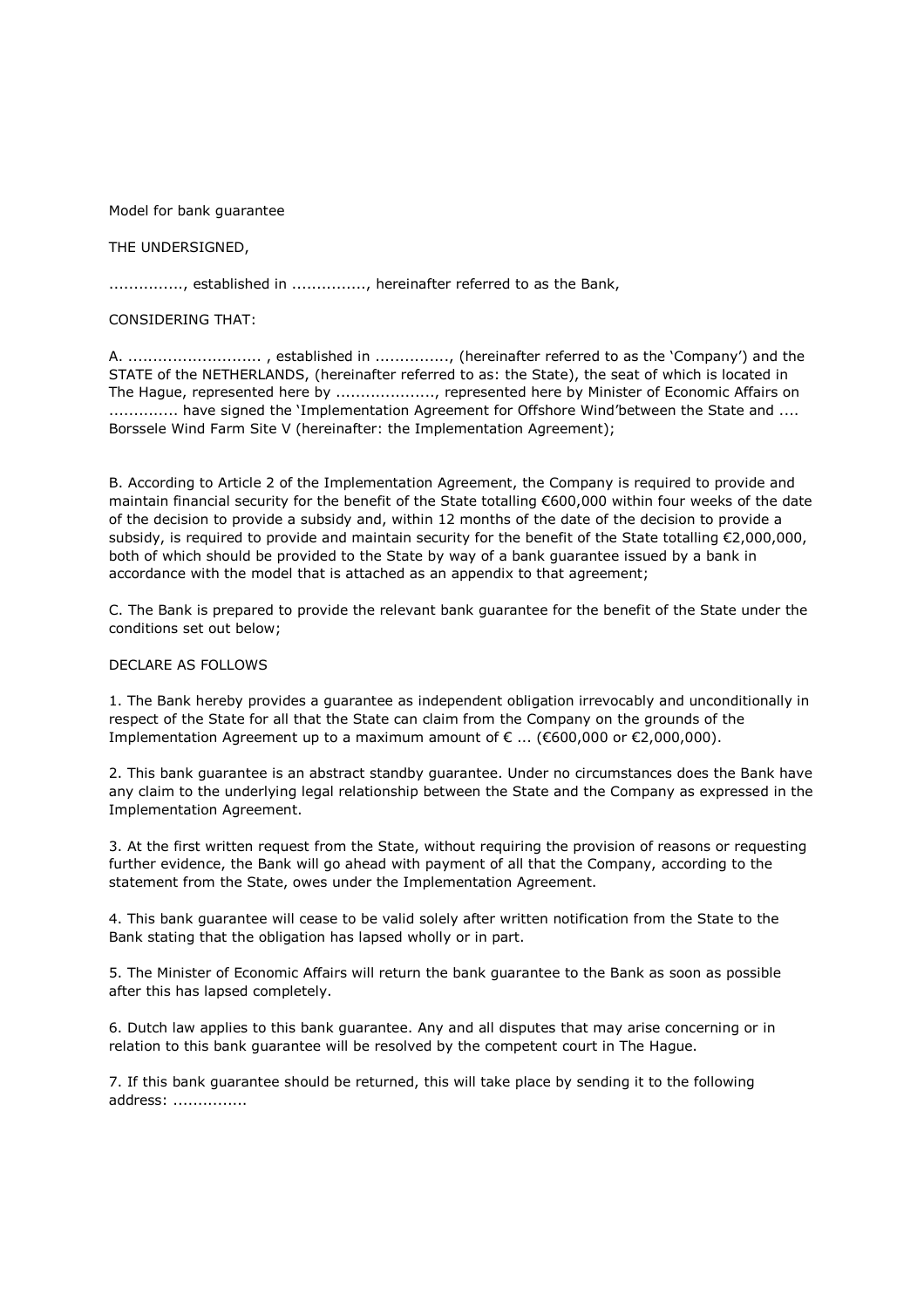Signed in

on

The Bank.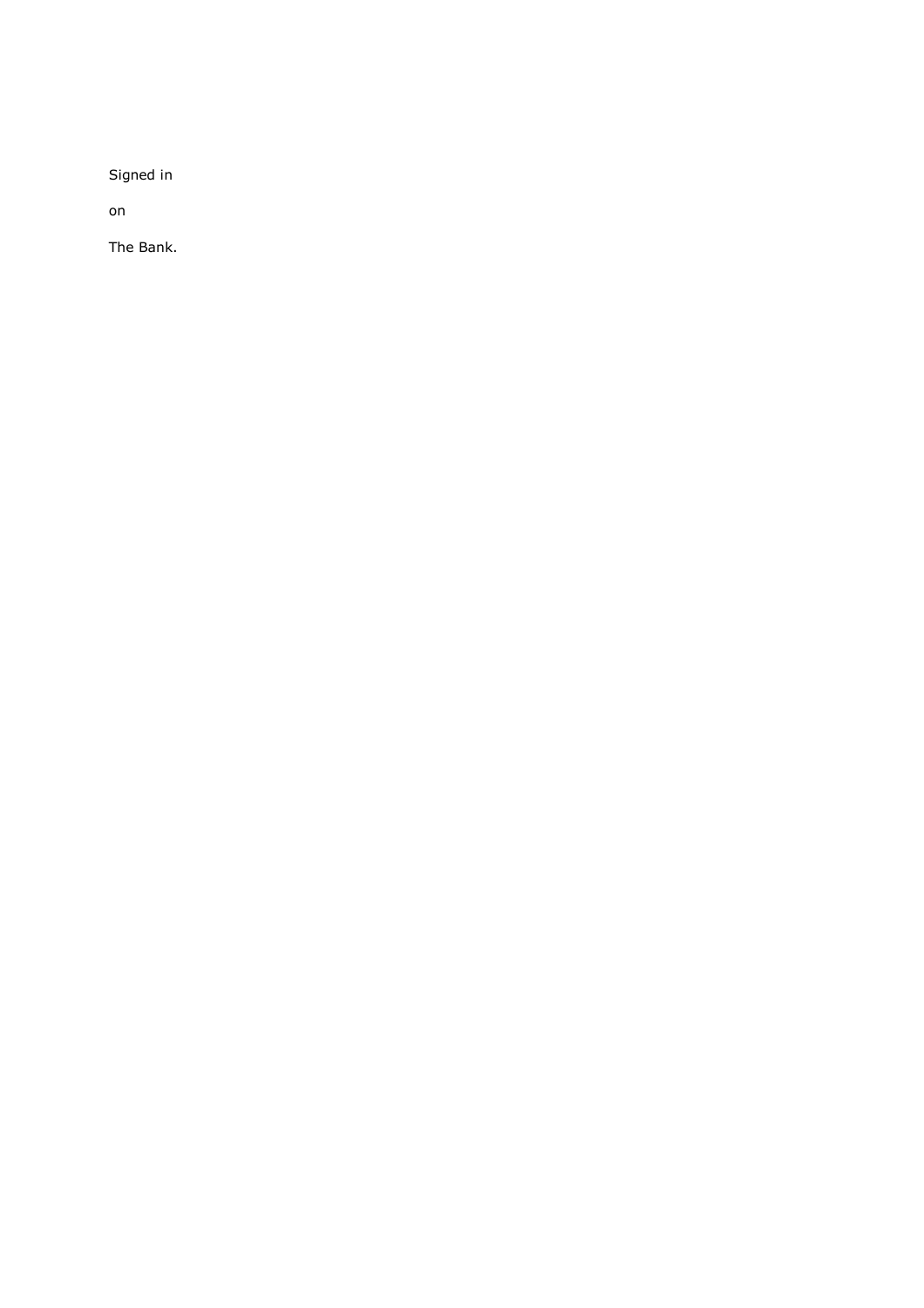#### Explanation

# I. GENERAL **1. Purpose and reason**

This Ministerial Order regulates the subsidisation of innovative offshore wind energy at Wind Farm Site V of the Borssele Wind Farm Zone.

The Stimulation of Sustainable Energy Production (hereinafter: SDE+) is focused on the first instance on stimulation of sustainable energy at the lowest possible costs. This means that in general the basic principle is the application of technology referred to as proven technologies. However, it could also be important to stimulate the application of more innovative technology. This applies in particular to the category of offshore wind energy. Both nationally and internationally, more and more experience is being gained with offshore wind energy. In this category specifically, innovation takes place in such areas as the development of turbine technology, foundations and installation methods. The application of such innovative technology can lead to accelerated completion of the so-called learning curve, meaning that in time the costs will be lower and more capacity can be achieved. This is important in order to achieve ambitions in the area of offshore wind energy. However, applying innovative technology is often associated with extra costs, including as a result of the smaller scale and additional risks, which means such technology cannot be necessarily easily be implemented. The cost reductions already achieved in the Netherlands, Denmark and Germany do not diminish the need to bring the cost down further. The cost reduction achieved is attributable in part to variable factors such as current low energy and steel prices, the low interest rate and low capacity utilisation in the offshore sector, which will not necessarily remain the same in the long term. Furthermore, the development of future sites farther from the shore in deeper waters will be more expensive. Innovation will continue to be crucial to be able to operate these more expensive sites at acceptable costs.

The entering into effect of the Offshore Wind Energy Act on 1 July 2015 provides for an integrated statutory framework for the large-scale production of offshore wind energy. A central notion in the Act is that wind farms can only be built on sites ('wind farm sites') designated for that purpose in a Wind Farm Site Decision and only after a permit has been issued.

In the Energy Agreement (appendix to Parliamentary Papers II 2012/13, 30196, No. 202) the sector was invited to present a plan for implementation of innovations. At the end of 2014, the Top Consortium for Knowledge and Innovation (TKI) on Offshore Energy submitted a proposal for test and demonstration facilities for offshore wind energy in the period 2019-2023. The proposal was based on a market consultation that the TKI held in the period 2013-2014. As a result, the decision was taken to guarantee space for innovation by designating an innovation site for at most two wind turbines with a total nominal capacity of a maximum of 20 MW at Borssele and organising a separate subsidy tender for this, with different criteria than for the other sites. This resulted in the designation of Wind Farm Site V at the Borssele Wind Farm Zone as the first site that is specifically intended for the production of electricity from wind energy using innovative technology in the relevant Wind Farm Site Decision.

The objectives for this innovation site are to:

• Create an opportunity for companies established in the Netherlands to test or demonstrate highlydeveloped technology before actual market introduction (showcase). This mainly relates to innovations that lend themselves less well to experimentation at the regular Wind Farm Sites.

- Contribute to reducing the cost price for wind energy.
- Contribute to the Dutch economy through expansion of the market and (export) potential for Dutch companies.

• Contribute to building knowledge in the Netherlands by involving Dutch SMEs and Dutch knowledge institutions.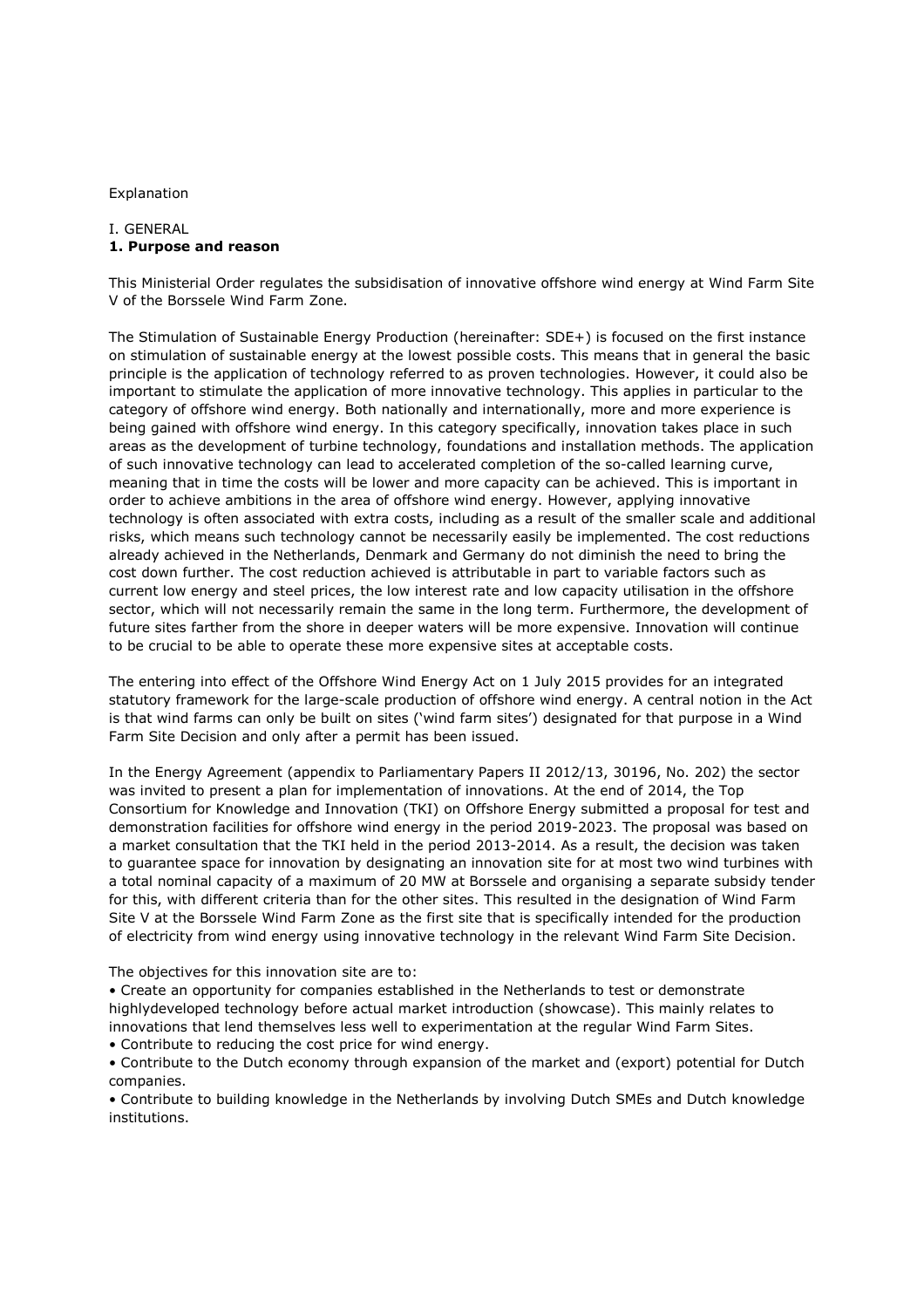The design of the innovation site will mirror as much as possible how the regular Borssele sites are operated, deviating from this where necessary. At Wind Farm Site V there is space for one production installation, consisting of at most two turbines, as laid down in the regulations in Wind Farm Site Decision V (innovation site) for the Borssele Wind Farm Zone, so a subsidy will be awarded to one tender. Whilst in the case of other sites the lowest tender is awarded a subsidy, for the innovation site, a subsidy is awarded to the application that contributes most to the objectives. A number of qualitative ranking criteria have been formulated in this Ministerial Order for this purpose. The winner of the tender will receive a single subsidy, which can include both an investment component and an operation component. For the investment component, in contrast to the operation component, finance can be provided before the operation phase, independent of the amount of energy eventually produced. The operation phase will commence as soon as the installation enters into operation.

In the Article-by-Article part of the explanation, the provisions that deviate from those concerning subsidies for regular sites at the Borssele Wind Farm Zone will be considered in more detail. For further information, please see the Article-by-Article explanation in the Ministerial Order for Offshore Wind Energy 2016 and the Ministerial Order for Offshore Wind Energy 2015.

# **2. European aspects**

The subsidisation of producers of offshore wind energy constitutes state support. The tender for the innovation site does not fall under the scope of the approval of the European Commission of the SDE+ scheme, as competition will be based not on price but on other criteria. In the General Block Exemption Regulation<sup>1</sup> (hereinafter: GBER) certain support categories are declared compatible with the Single Market. On the basis of Articles 41 and 42, fourth paragraph, of the GBER, the subsidisation of innovative offshore wind energy is permitted under this regulation. On the basis of Article 11 GBER, this scheme should be reported to the Commission for notification within 20 days of entering into effect.

### *Investment support*

Article 41 GBER states that investment support to stimulate energy from renewable sources is consistent with the Single Market under certain conditions. Innovative offshore wind energy constitutes a renewable energy source as referred to in the GBER. The GBER sets the following conditions. The subsidy will only be awarded for new installations. In addition, the subsidy will amount to a maximum of 45% of the eligible costs. In the event that the subsidy is awarded to a mediumsized or small enterprise, this percentage can be increased by 10 or 20 percentage points, respectively. The eligible costs will be calculated in accordance with Article 41, sixth paragraph, under a, of the GBER. In short, this means that only the additional investment costs can be subsidised. For Wind Farm Site V, the investment costs of the regular Wind Farm Site III at the Borssele Wind Farm Zone serve as a reference. The investment subsidy constitutes a maximum of €15 million. This means that the maximum subsidy amount is below the registration threshold of €15 million per business per investment project that the GBER sets for investment support for protection of the environment.

### *Operation support*

<u>.</u>

On the basis of Article 42, fourth paragraph, GBER, operation support can be awarded to new and innovative technologies for renewable energy, provided that this support is awarded via a competitive bidding process and concerns a maximum of 5% of the total planned new electrical capacity from renewable energy sources per year.

The process through which the operation support (SDE+) will be awarded qualifies as a competitive bidding process. The applicant with the highest score on the ranking criteria wins. For Wind Farm Site V, there is a nominal capacity of a maximum of 20 MW. In the Netherlands, in the period 2018-2033,

<sup>&</sup>lt;sup>1</sup> Commission Regulation (EU) No 651/2014 of 17 June 2014 declaring certain categories of aid compatible with the internal market in application of Articles 107 and 108 of the Treaty Text with EEA relevance; OJ L187, 26 June 2014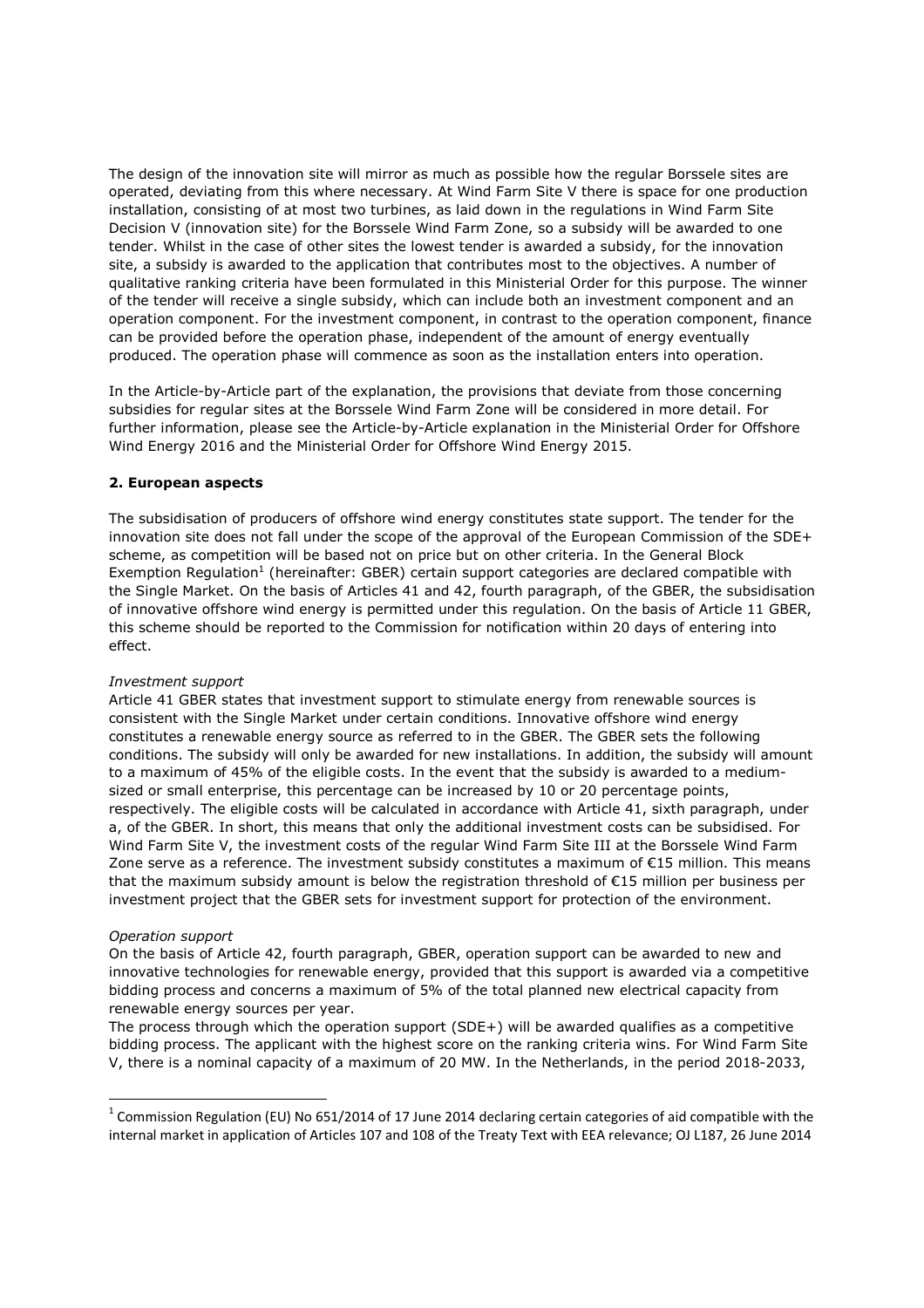around 27 GW of extra capacity from renewable energy will be installed. This is an average of 1,800 MW per year and 5% of this is 90 MW. The innovation site thus remains well under the limit of 5%. The GBER also determines that the maximum amount for operation support is  $€150$  million per year, taking into account the combined budget of all schemes falling under Article 42. The operation subsidy amounts to a maximum of €42 million over the entire course of the subsidy. The actual amount will depend on the development of the non-renewable energy price (the adjustment amount), the capacity to be installed and the actual full-load hours achieved. The number of full-load hours actually achieved will probably be lower than at the regular wind farm sites, as more failure may occur at an innovative production installation.

# *Combination of investment support and operation support*

The GBER faces obstacles for the provision of both investment support and operation support (SDE+) for the same project. The total government support being higher than the GBER allows must be avoided. This is regulated in Article 4, first paragraph, of the Decision on the Stimulation of Sustainable Energy Production, which states that the excess government support received can be deducted from the operation subsidy.

# **3. Regulatory burden**

To determine the regulatory burden for the producers of innovative offshore wind energy, the Decision, the General Implementing Regulations for Stimulation of Sustainable Energy Production (hereinafter: General Implementing Regulations) and the Ministerial Order under consideration with associated Implementation Agreement are relevant. When the General Implementing Regulations were changed in 2008 (Government Gazette 2009, 60), an extensive explanation was provided on the regulatory burden resulting from the SDE+. To determine the regulatory burden of the present Ministerial Order, where possible and applicable, use is made of the calculation of the administrative costs for an average application, as represented in this explanation. Given the strong similarity with the Ministerial Order for the regular wind farm sites, to a significant extent the calculation of the administrative costs in the Ministerial Order for Offshore Wind Energy 2015 is also used. The regulatory burden mainly relates to the following activities carried out by applicants for a subsidy and permit.

# One-off:

- The applicant must submit a project plan including a project budget per application. This plan and budget forms the supporting evidence for the tender amount requested. The production estimates (per subsidy year) also form part of this.

- The applicant must also provide insight into the innovative character and economic effects of the project proposal. The contribution of the project plan to the various criteria must also be explained for each assessment criterion included in the Ministerial Order.

- Within a year after the production installation comes into operation, an overview of the actual investment costs and the subsidy (to be) received should be presented. As the total subsidy to be received will probably be more than €125,000, this overview should be accompanied by an auditor's report (Article 3, third paragraph, of the General Implementing Regulations).

- The subsidy is awarded under the suspensive condition that an implementation agreement is drawn up. This implementation agreement establishes that the subsidy recipient must provide the State with financial security. This financial security is provided in the form of two successive bank guarantees. As a standard implementation agreement and standard bank guarantee are attached in the appendix to this Ministerial Order, this should entail relatively low administrative costs for the applicant.

- The investment component of the subsidy is established once and paid according to the investment rate during the construction period.

- Each applicant has the option to submit an objection and then an appeal against the subsidy decisions or the decision on the objection. To determine the administrative costs of this part of the subsidy award process, a total of three objection and appeal procedures are assumed.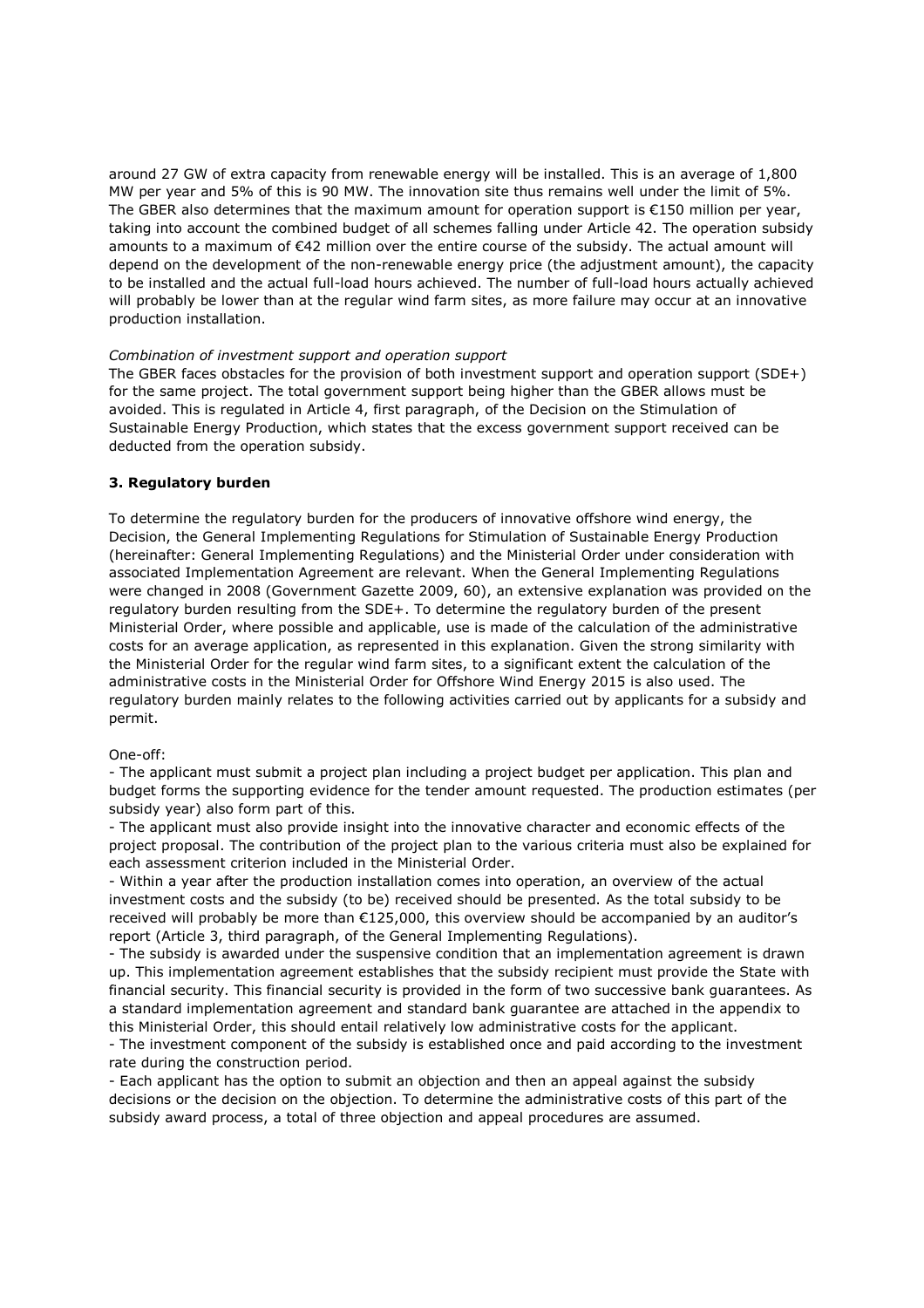# Annually:

- Characteristic for the operation component of the subsidy is the fact that subsidy is awarded for a long period. In the years following the completion of the production installation, an advance will be paid automatically every month, based on an annual application. To determine the advance amount, the applicant should apply for a subsidy advance (for the relevant year), indicating the production estimate for the relevant calendar year.

- The General Implementing Regulations state that during the construction of the production installation, an annual report should be submitted on the progress of the project in relation to the planning schedule. This should be a short description of the progress of the project in relation to a number of evaluation moments. In this way, whether and when the production installation will enter use can be evaluated. This information is necessary for financial management and monitoring of the objectives of the Ministerial Order.

The above results in the following overall picture of the regulatory burden. In the calculation of the administrative costs, an internal rate of €60 per hour is taken as a basis. This results in around €100,000 in administrative costs to submit some 12 subsidy applications. The administrative costs during the operation and for the final report on the project amount together to a total of around €20,000. The administrative costs of objection and appeal procedures amount to around €10,000. The total administrative costs for all applications under this Ministerial Order therefore amount to €150,000. The percentage of administrative costs, offset against the subsidy cap offered therefore amounts to 0.278%.

# **4. Online consultation**

This Ministerial Order takes into account, where relevant, responses received to the draft order during the online consultation held in January 2017. This has led to a reduction of the minimal nominal capacity for the innovation site, an increase in the maximum investment subsidy and a reduction in the amount of the second bank guarantee to be supplied by the subsidy recipient. Pursuant to this consultation, the Wind Farm Site Decision for Wind Farm Site V was also amended to provide greater flexibility in the number of turbine positions. This also led to adjustment of the maximum swept area.

# **5. Notification**

A draft of this Ministerial Order was notified under Directive 2015/1535 (number: 2017/0478/NL). No final deadlines apply because this Ministerial Order is a financial measure within the meaning of the Directive.

# II. Sections

## Section 2

This Ministerial Order regulates the subsidy provision for Wind Farm Site V at the Borssele Wind Farm Zone. Wind Farm Site V is designated in the relevant Wind Farm Site Decision as an innovation site. In accordance with the Decision on Stimulation of Sustainable Energy Production (hereinafter: Decision), subsidy for an innovation site can consist of operation subsidy as well as investment subsidy. On the basis of Article 2, subsidy can be awarded for both or one of the two components. In the case of subsidy for both components, the applicant will also receive a single subsidy decision.

### Section 3

The maximum capacity of the production installation amounts to 20 MW. Pursuant to the Wind Farm Site Decision, this capacity will be divided between at most two turbines. The minimum capacity of the production installation is set at 6 MW, in accordance with the Environmental Impact Assessment that was performed.

Section 4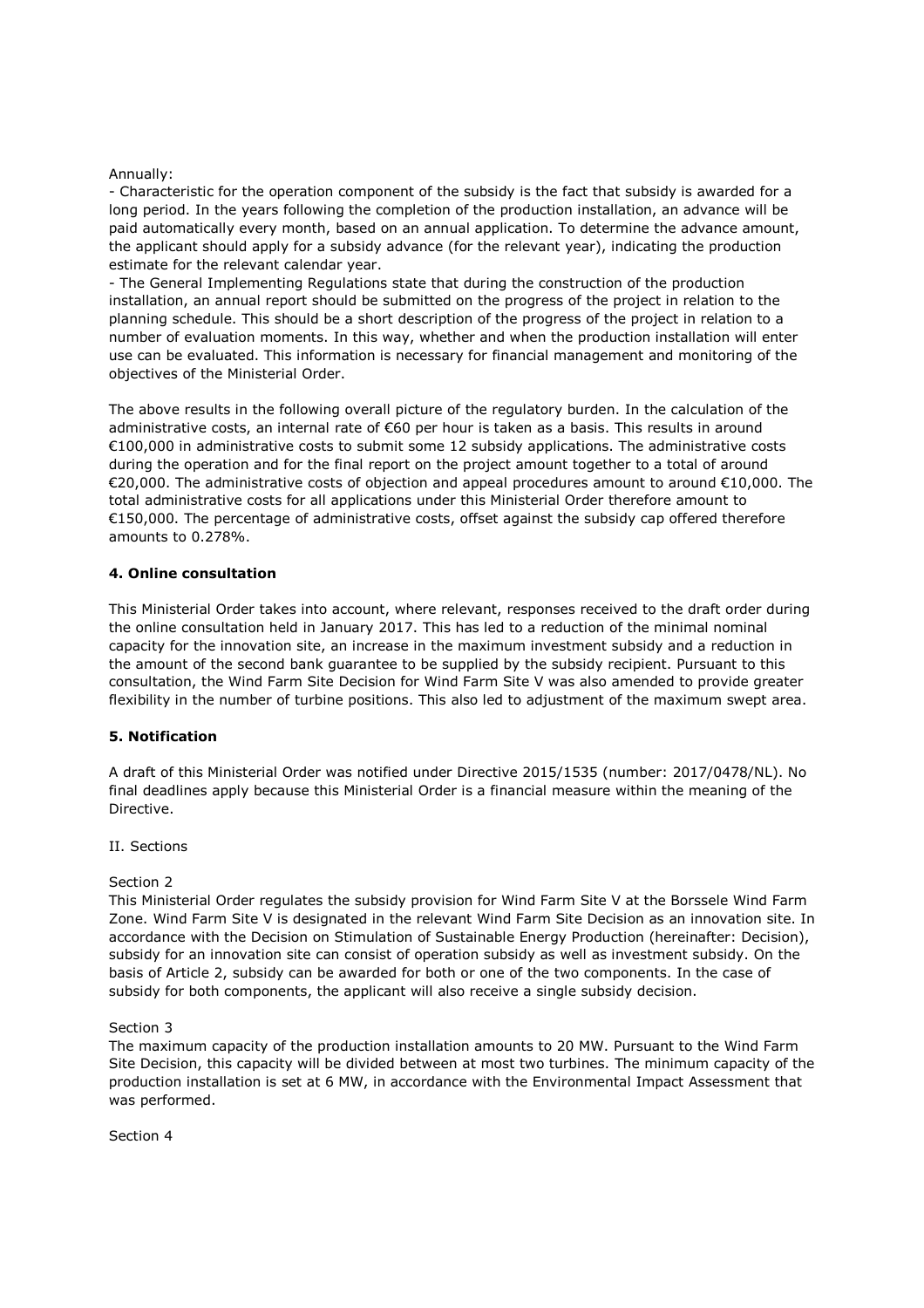Applications for subsidy can be submitted between 2 January 2018 and 18 January 2018 at 17:00. A single subsidy is awarded for the investment and operation component together, so therefore there is a single application.

#### Section 6

Complementary to Article 60 of the Decision, Article 6 establishes in which cases an application will always result in a negative decision. In order to ensure that a project contributes sufficiently to the objective of the subsidisation of the innovation site, the first paragraph establishes that applications will be rejected if a project is awarded fewer than three points per ranking criterion. In order to meet the conditions of the General Block Exemption Regulation, it is also established that applications will be rejected if a recovery order is outstanding against the applicant and if the applicant is an ailing company.

#### Section 7

On the basis of Article 24b of the Decision, a subsidy cap is set per innovation site. For Wind Farm Site V, the cap for the operation and investment element of the subsidy combined amounts to  $\epsilon$ 57 million. A maximum of €42 million will be awarded for the operation costs and a maximum of €15 million for the investment costs.

# Section 8

Section 8 establishes the way in which the applications are ranked. Per application, a number of points are awarded for the criteria listed in Article 8, second paragraph. For each criterion, a project is awarded more points the more it contributes to it. Applications are ranked on the basis of the number of points awarded. When drawing up the ranking, the Minister will consult independent experts for advice.

Part a of the second paragraph concerns the degree to which a project contributes to the cost-price reduction of offshore wind energy. Cost-price reduction is understood to mean the reduction of the Levelised Cost of Energy (LCOE). A reduction of LCOE can be achieved by lowering costs (e.g. CAPEX, OPEX, financing costs) or raising revenues (energy production). Cost reductions that contribute to the operator's business case, such as the reduction of imbalance costs or risk premiums, are also considered. This specifically concerns the LCOE expected to result from applying the innovation(s) at a commercial offshore wind farm, not the costs of the demonstration project at the innovation site. The basic amount for which the winner of the tender for Borssele Wind Farm Site III submitted their tender is to be taken as a reference amount.

Part b concerns the project's contribution to the Dutch economy. This evaluates the economic perspective of the project. A project scores higher in this criterion the more the project outcomes result in greater turnover, exports or employment in the Netherlands among the participating enterprises or, where relevant, in the sector concerned. Expected outcomes must be properly substantiated, providing quantitative information wherever possible, as well as any explicit assumptions and estimates. Indirect employment effects will not be considered. A project scores higher in this criterion the better the description provided of a strategic vision for implementation, the greater the insight provided into the development and marketing of the technology following completion of the project and if possible up to its market launch, and the greater the probability of success of the application of the project outcomes in the market. To increase the likelihood of an innovation being successful, the project plan will have to cover, where relevant, the non-technological aspects that play a role in the market launch and how these aspects are dealt with.

Part c relates to the research and innovation aspects. A project scores higher in this criterion the more innovative the project and the higher the research quality and level of innovation involved. This relates to both the number of innovations applied (the quantity) and the originality of the applied innovations (the quality). The innovation concerned may be a new technology with respect to products, processes or services, or it may be actual new improvements to or real new applications of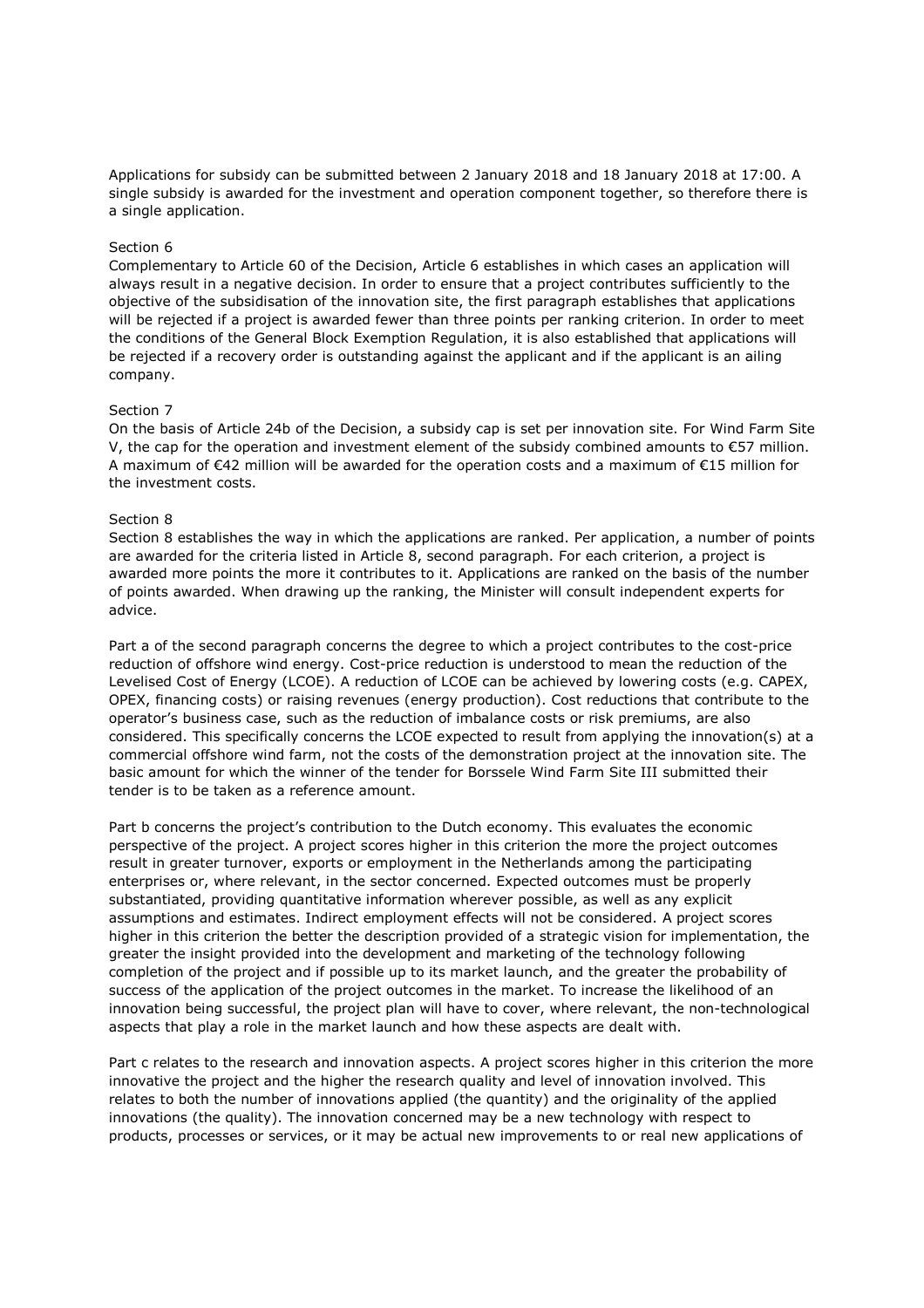an existing technology. The international state of the art will be taken as the benchmark. This criterion will be deemed more satisfied the greater the level of the project's technological innovation, varying from a marginal technical improvement to a technological breakthrough. The use of both available positions will weigh positively in the assessment, as will the linking of a scientific research programme to the project. The technical risks associated with the project must be controllable. Another aspect considered is how the knowledge acquired during the project, in particular, the lessons learned, is disseminated.

Part d considers the quality of the project. A project is ranked higher the better the research method and specific approach used, the better the project plan describes the background of the problem, the problem definition, the objectives, the specific approach, the activities to be carried out by each partner, the project phases (including 'go/no-go' moments), the resources to be used and the results, and the greater insight the project provides into risks and the more effectively it deals with risks. The project also scores better in this criterion if all parties that are useful and necessary for the project are involved (involvement of the value chain), the collaboration partners (availability of the required knowledge) are better able to carry out the project at the desired level of quality and the contribution of each participant is clear. Participation by Dutch SMEs is considered a positive factor. Finally, the assessment of the quality of the project will also consider the degree to which the available resources are deployed more effectively and efficiently. A project will score better in this regard if the financial resources are deployed more effectively towards achieving the project objectives. Financial resources include both the requested subsidy and other funds used to finance the project. In the interest of avoiding unnecessary project costs, the assessment will consider the impact the project may have on the cost-price reduction of offshore wind energy and on the Dutch economy (see criteria a and b), viewed in relation to the total of subsidised project costs. Projects that have a greater impact relative to the total project costs will score higher than projects that have a smaller impact with the same project costs.

As there is only one site and one permit available, a subsidy will only be awarded to the highest ranking applicant. This could mean that the subsidy cap is not reached. If the same number of points is awarded to multiple applications, the amount requested for the investment component of the subsidy will be the deciding factor. The lower the investment subsidy requested by an applicant, the higher they will be ranked against applicants with the same number of points. This is excluding any increase for a small or medium-sized enterprise, as established in Article 18, fourth or fifth paragraph.

### Section 9

To achieve the sustainable energy targets, it is important that power generation facilities are actually built on the available sites as quickly as possible. The basic principle is that the wind farms should be operational within four years after the (SDE+) subsidy has been obtained. Therefore, Section 14 of the Offshore Wind Energy Act stipulates that a permit can only be granted if, based on the application, a sufficiently plausible case has been made that the construction and operation of the wind farm can commence within four years of the date on which the permit becomes irrevocable. This entails advance evaluation of the feasibility of that time frame. To provide some freedom in the actual realisation to compensate for unexpected occurrences, it has been decided to adopt a period that is one year longer in the conditions relating to the subsidy. Article 10 therefore provides that the power generation facility must be put into operation within five years of the date of the decision to grant the subsidy. An amendment decision has been adopted in respect of the Wind Farm Site Decision for Wind Farm Site V. Article 9, second paragraph, was included because it was unknown at the time that this Ministerial Order was adopted when this amendment decision would become irrevocable. It provides that in the event that the site decision does not become irrevocable until after the issue of the decision to provide a subsidy, the five-year period will commence from the moment that the amendment decision became irrevocable.

Section 10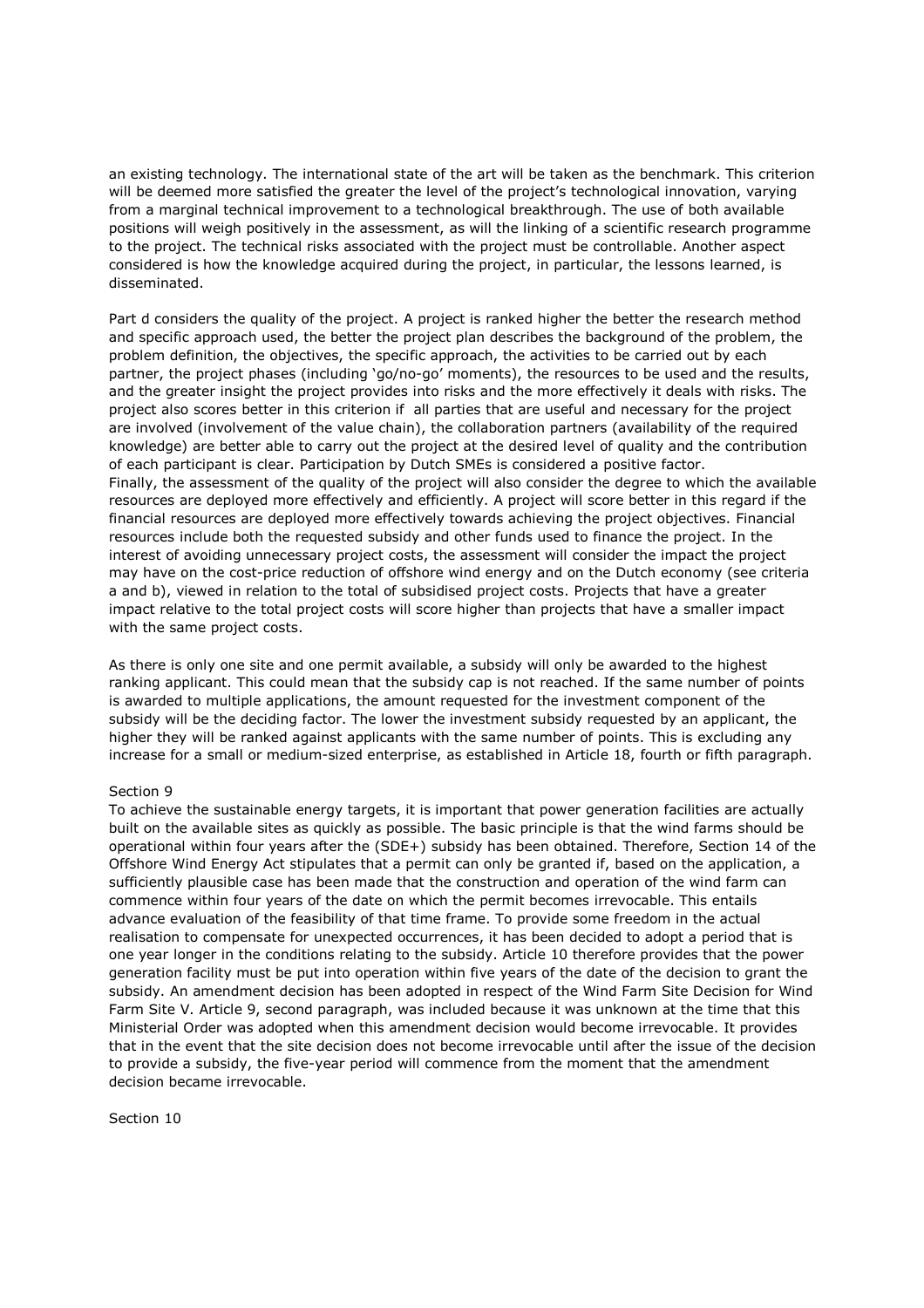Article 10 regulates the suspensive conditions associated with a subsidy for the innovation site. The suspensive conditions are associated with the subsidy award as a whole. These conditions therefore apply regardless of the type of subsidy (operation or investment subsidy) that is awarded.

## Section 11

In order to be able to contribute to the cost reduction for offshore wind energy, it is important that the knowledge and learning experience obtained in the project is disseminated. So in the decision to award a subsidy, the obligation can be included to submit a maximum of one report per year on the progress and results of the project. This could include a response to the question of whether the installation is working as expected, whether the intended cost-price reduction is indeed being achieved, what problems were encountered and how these were resolved, what has been learned about production, failure and maintenance and what the prospects are for further application and large-scale roll out.

### Section 12

In relation to the operation subsidy, a subsidy is provided on the basis of the quantity of sustainable energy produced. In Section 2, a number of provisions are included that concern the specific character of this part of the subsidy.

# Section13

The maximum tender amount for Wind Farm Site V amounts to €0.05449 per kWh. This is based on the level of the tender amount for the winner of the tender for Wind Farm Site III. This site is most comparable to Wind Farm Site V. Any additional costs for Wind Farm Site V will be largely attributable to the smaller scope of Wind Farm Site V and the innovative character of the production installation. For these costs, investment subsidy can be awarded.

#### Section 14

In line with the regulations for the regular wind farm sites, the second paragraph establishes that the Minister can determine, at the request of the subsidy applicant, that the start time of the period during which operation subsidy is provided differs for two different parts of the Decision. If the moment of completion of both turbines at the innovation site differs, the subsidisation for both turbines may begin at different times.

#### Section 17

In relation to the investment subsidy, an amount of subsidy can be provided that is not dependent on the amount of sustainable energy produced. In Section 3, a number of provisions are included that concern the specific character of this part of the subsidy.

#### Sections 18 and 19

Section 41 of the General Implementing Regulations establishes which investment costs are eligible for subsidy and what the maximum support intensity is. Sections 18 and 19 aim to ensure that the subsidy provision meets the conditions of the General Block Exemption Regulation.

#### Section 20

In order to meet the conditions of the General Block Exemption Regulation, Section 20 regulates the way in which the costs eligible for subsidy are calculated and authenticated with supporting documents. In the subsidy application, a calculation will be made on the basis of the expected costs. The provision of supporting documents and the definitive calculation of the costs follows in the determination of the subsidy phase.

## Section 21

This Article includes provisions about advances for the investment costs for as long as the subsidy is not determined. After the first advance at the start of the activities, the advances are paid automatically per quarter: the subsidy recipient does not need to submit an advance request or an